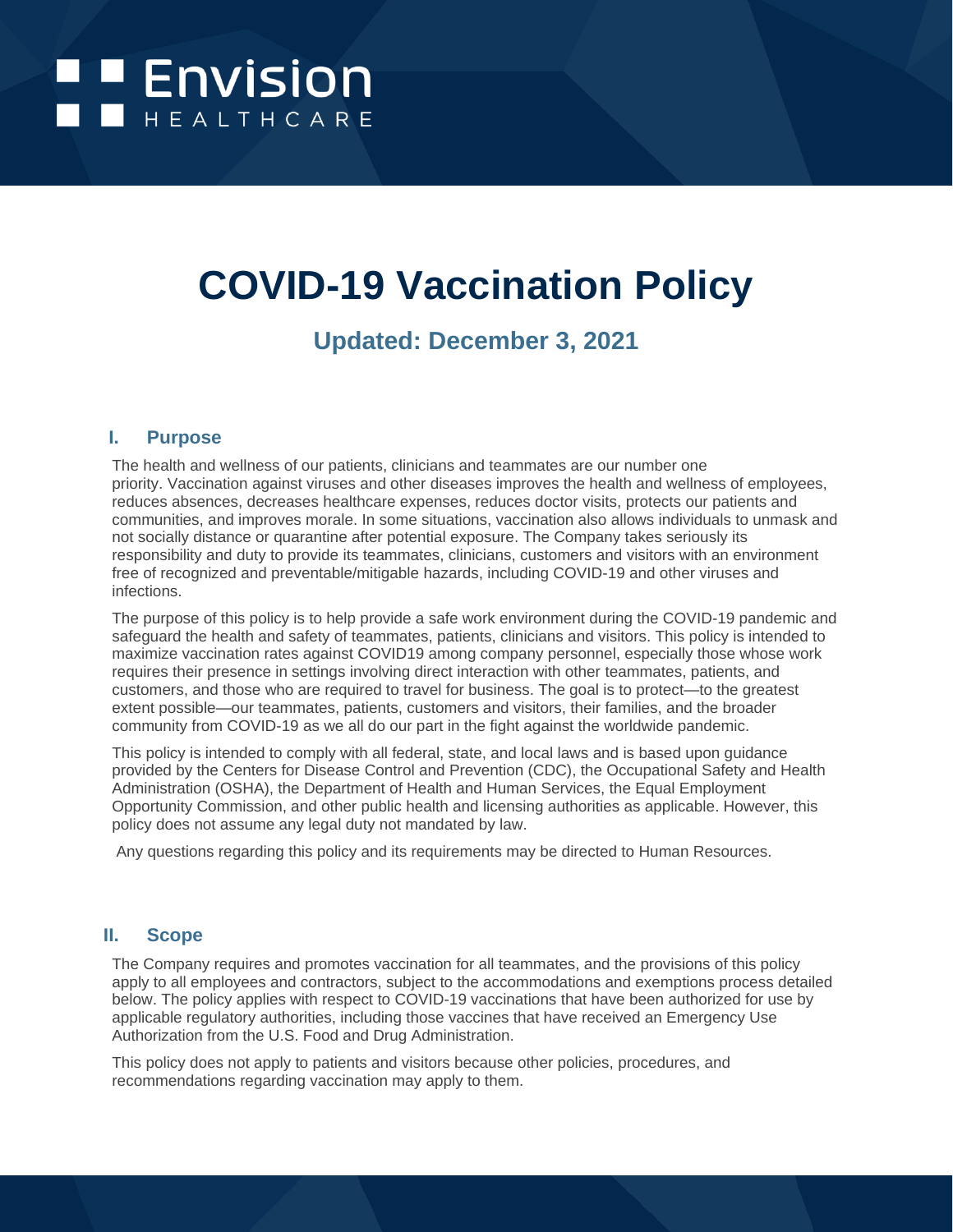#### **III. Policy Requirements**

The Company requires all teammates to receive a COVID-19 vaccination as a condition of employment or engagement. By no later than November 1, 2021 (or, as to newly hired employees, prior to commencing work with the Company), teammates must either (a) become fully vaccinated against COVID-19 by obtaining all required doses of an approved COVID-19 vaccination and provide proof of vaccination to the Company as described below; or (b) request an exemption from the COVID-19 vaccination requirement as described below. In accordance with CDC guidelines, a person is considered fully vaccinated against COVID-19 once it has been at least two (2) weeks since receiving the last required dose of the vaccine. (For example, a person who receives the Pfizer/BioNTech or Moderna vaccine is considered fully vaccinated two weeks after receiving the second dose, and a person who receives the Johnson & Johnson/Janssen vaccine is considered fully vaccinated two weeks after receiving the single dose.) Teammates should note that some COVID-19 vaccines may require two or more doses multiple weeks apart before the recipient is considered fully vaccinated, and thus teammates should ensure that they are able to receive all required doses by the deadline set forth above. Teammates who have not complied with this policy by the above deadline will be subject to disciplinary action, up to and including termination.

Teammates will be reimbursed for the cost of the vaccine not otherwise covered by healthcare insurance, if any, provided appropriate expense reimbursement documentation is submitted to the Company on a timely basis and in accordance with the Company's expense reimbursement policy. In addition, nonexempt employees are eligible for up to two hours of vaccination pay for each COVID-19 vaccine dose that is scheduled to be received during working hours. If more than two hours of time off is required, employees should work with their direct supervisor to schedule the time per normal time-off request processes. Others who wish to schedule receiving the vaccine during normal working hours may request appropriate scheduling changes from their supervisors, which may be approved or denied based on the business needs of the Company.

Teammates are required to provide proof of vaccination by uploading a completed copy of their CDC COVID-19 Vaccination Record Card or a copy of their immunization record from their healthcare provider by logging into Okta and using the "My Vaccination Card" chicklet. In providing proof of vaccination, teammates should not disclose any other medical information, disability-related information, or genetic information. The vaccination information collected by the Company will be used for the purposes of administering the Company's COVID-19 policies, mitigation measures and ensuring a safe work environment. The Company will keep each teammate's vaccination status private and confidential to the greatest extent possible and in accordance with applicable law; only those managers with a business need to know a teammate's vaccination status will have access to this information. Teammates who do not verify their vaccination status with the Company will be considered unvaccinated for the purpose of this policy. Vaccination status may be taken into account for the purposes of determining safety protocols an employee must follow in the workplace, business travel restrictions, scheduling, job assignments and duties, and interactions with customers, guests, vendors, and other third parties.

Teammates who believe they may need an exemption or accommodation to this policy or to any of the COVID-19 mitigation measures that apply to vaccinated or unvaccinated employees due to disability or sincerely held religious beliefs and practices should request an accommodation as detailed below. In addition, teammates who are fully remote, were fully remote prior to the pandemic and whose job does not require any in-person contact with teammates, patients, or customers of the Company also may apply for an exemption to this policy.

#### **IV. Medical and Religious Accommodation Requests**

Teammates who are unable to be vaccinated and/or comply with applicable COVID-19 safety protocols due to a disability, a qualifying medical condition that contraindicates vaccination or objections due to sincerely held religious beliefs, practices or observances may request an accommodation or exemption. The Company will engage in an interactive process to determine: (i) if an accommodation should be granted; and (ii) if granted, whether the Company can provide a reasonable accommodation without imposing undue hardship on the Company or creating a direct threat to the health or safety of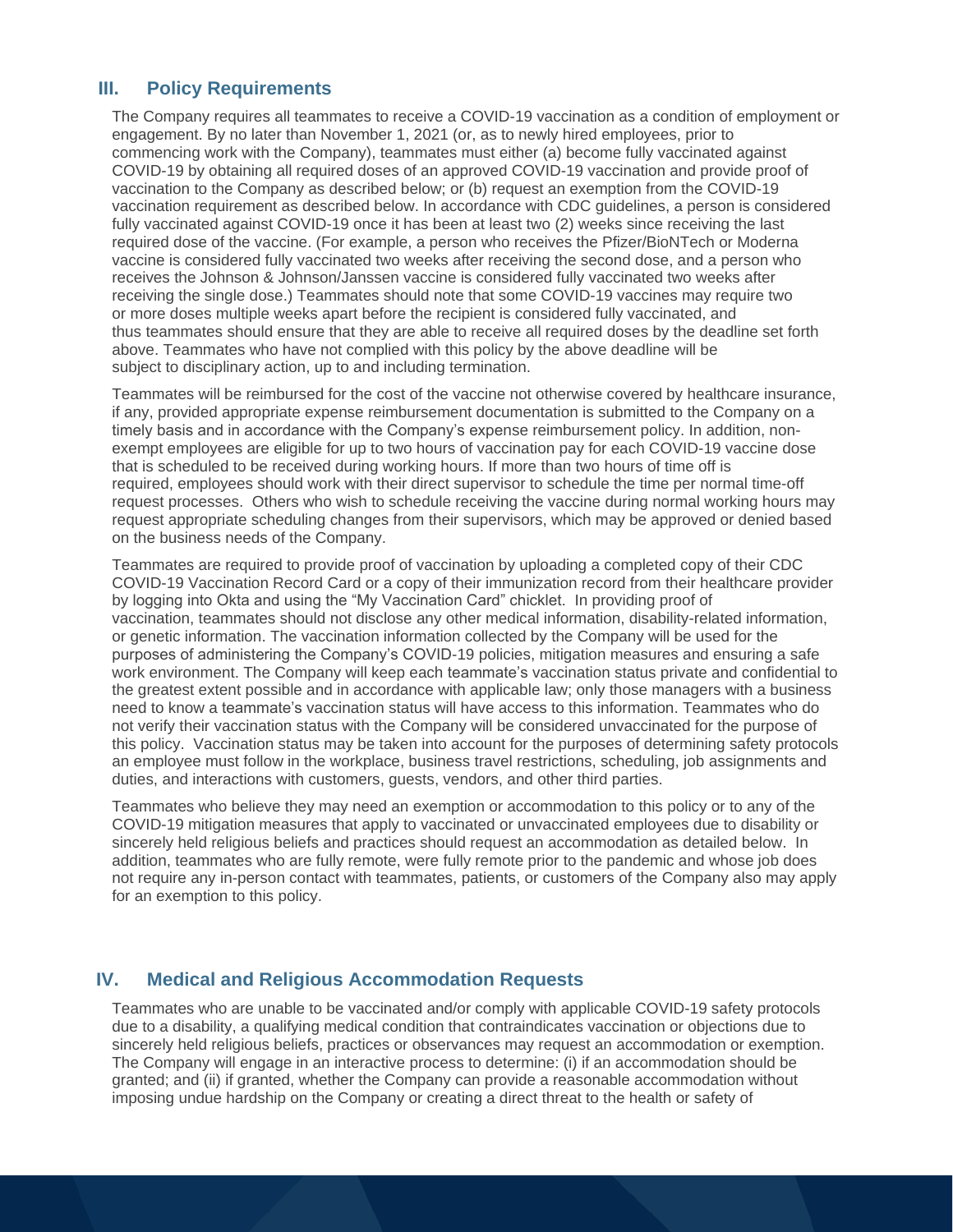the teammate or others in the workplace.

To request an accommodation for one of the above reasons, the teammate must complete a *Vaccine*  **Exemption Form** (available through Okta). Once the Company receives the Vaccine Exemption Form, it will engage in an interactive process to identify potential accommodations on a case-by-case basis. Teammates must cooperate and participate in this interactive process honestly and in good faith, and teammates may be asked to provide additional information in support of the accommodation request. Even if a disability or sincerely held religious belief is established by a teammate, the request may be denied due to the seriousness of the COVID-19 pandemic and the resulting undue hardship and/or direct threat posed by the lack of vaccination or an alternative accommodation may be given that maximizes safety despite the teammate's inability to get vaccinated, depending on the circumstances. Similarly, even if a disability or sincerely held religious belief is established by a teammate, safety protocols and other restrictions or consequences, such as those described above, may still be imposed.

If the Company received medical and disability-related information during the interactive process to discuss an accommodation, then all information pertaining to the teammate's underlying medical conditions, as well as the accommodation process and discussions, will also be kept confidential to the greatest extent possible and in accordance with the Americans with Disabilities Act (ADA) and any other applicable law or regulation.

#### **V. No-Contact Exemption Requests**

Teammates who are fully remote, were fully remote prior to the pandemic and whose job does not require any in-person contact with teammates, patients, or customers of the Company may apply for an exemption to the Vaccination Policy by completing a *Vaccine Exemption Form* (available through Okta). Once the Company receives the Vaccine Exemption Form, the Company will evaluate whether: (a) the teammate is currently working 100% remotely and not located near a corporate office; (b) the teammate worked 100% remotely prior to COVID; (c) the teammate did not travel on behalf of the Company prior to COVID (including, attending meetings, visiting offices, visiting facilities, etc.); (d) the teammate did not visit facilities, meet with partners/customers, or meet with teammates prior to COVID; and (e) the teammate's current job duties do not require visiting an office, facility or any other in-person interaction with any teammates, customers/partners, clinicians or patients. If all of these criteria are satisfied, the Company will grant a no-contact exemption.

#### **VI. Other Exemption Requests**

Should additional exemptions to the Vaccination Policy be required by state law, the Company shall allow those additional exemptions in accordance with applicable state law. To the extent any state law regarding vaccinations is preempted by federal law regarding vaccinations, the governing federal law will control. The Company is updating its exemption forms to allow for the category of Other Exemption. Until the systems are appropriately updated, teammates may submit Other Exemption requests through Okta using either the Religious Exemption Form or No Contact Exemption Form. Please include all information relevant to the Other Exemption request in the fields provided. Once the exemption form is submitted, the Company will review the exemption request and make a decision. Any Other Exemption Requests granted in accordance with applicable state law are subject to reversal should any federal law later preempt the state law requirement, which required the Other Exemption Request be granted.

#### **VII. Non-Discrimination / Non-Retaliation**

As stated in its other policies, the Company does not discriminate against its employees or applicants with regard to race, color, religion, sex (including pregnancy, sexual orientation, or gender identity), national origin, age, disability and genetic information (including family medical history), or any other